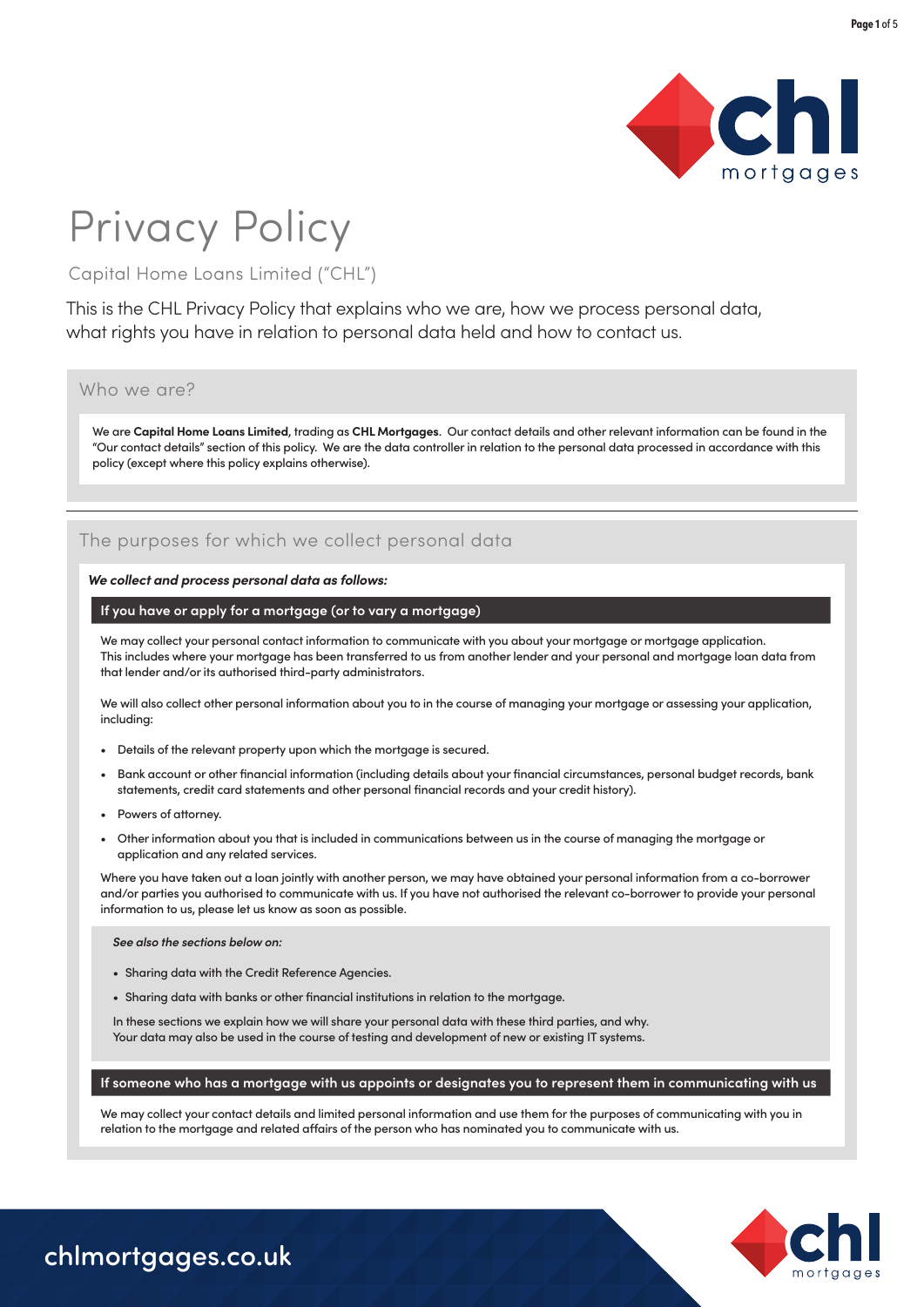# The purposes for which we collect personal data (continued)

### **If you have or apply for a mortgage (or want to vary a mortgage) with a mortgage provider for which we provide management and administration services.**

We may process your personal information where you apply for, or have, a mortgage that is managed and administered by us. In which case, we may be acting as a data processor on behalf of the relevant mortgage provider, and any processing of your personal data by us will be solely in accordance with the relevant mortgage provider's instructions and under their control. If we are not acting as a data processor, then your personal data will be processed by us in the same way as if the mortgage concerned was with us (see above). We will not use your personal data for the purposes of automated decision making or profiling.

#### **If you provide goods or services (or you work for someone who supplies goods or services) to us**

We may collect and store your contact information to enable us or our suppliers to communicate with you about the goods or services provided by you or the person that you work for. We may also collect other personal information about you in the course of provision of the related goods or services. This could include bank account or other financial details, and other information about you that is included in any communications in the provision of the goods or services.

### **If we are assessing your suitability or ability to provide goods or services to us or any of our group companies**

We may collect personal information about you, to the extent necessary for the purpose of due diligence assessments – for example, if we need to assess or confirm your identity, your right to work in the UK, your skills and previous experience, your qualifications or whether there is anything that would affect your suitability or ability to provide the goods or services concerned. This will be explained to you in more detail at the time we collect the personal data and, where appropriate, will be subject to your prior consent.

### **If you apply for a position with us**

We may collect personal information about you in connection with any application by you for a position with us. In that case, we will explain in more detail at the time how and for what purposes we intend to process the relevant personal information.

### **If we wish to send you advertising, marketing or promotional material**

Where we have your consent, we may record your contact details so that we can send you direct marketing material to advertise or promote our goods and services. We may combine this with other information we have collected about the things you are interested in and that are relevant to the services provided by us (for example, when you apply for particular products from us). This helps us make sure that the marketing material we send you is relevant and appropriate to your requirement.

### **If you browse our website**

We may collect information when you use our website about how you move around different sections of the site. This is for analytics purposes, to help us understand how people use our website, so that we can make improvements. We may keep a record of the website content you have clicked on and use that to target advertising on the website to you that is relevant to your interests, which we have identified based on the information we have collected. We might use cookies to do this, which is explained in our cookies policy on our website.

Please do not provide us with personal information about anyone else unless you have their consent to do so.

If you do not provide the information we request (or assist us in keeping it up to date), we may not be able to provide you with our products and services.

## Who we share your personal data with

### *We may where appropriate share your personal data with:*

### **Appropriate third parties including:**

- our business partners, customers, suppliers and sub-contractors for the exercise of our rights or the performance of our obligations. This applies to your mortgage or in relation to any contract we enter into or other dealings we have in the normal course of business with you or the person that you work for;
- our auditors, legal advisors and other professional advisors or service providers;
- credit or other similar reference agencies, for the purpose of assessing your suitability or ability to pay, where this is in the context of us entering (or proposing to enter) into a mortgage or other contract with you or the person that you work for (see the separate section on credit reference agencies, above).

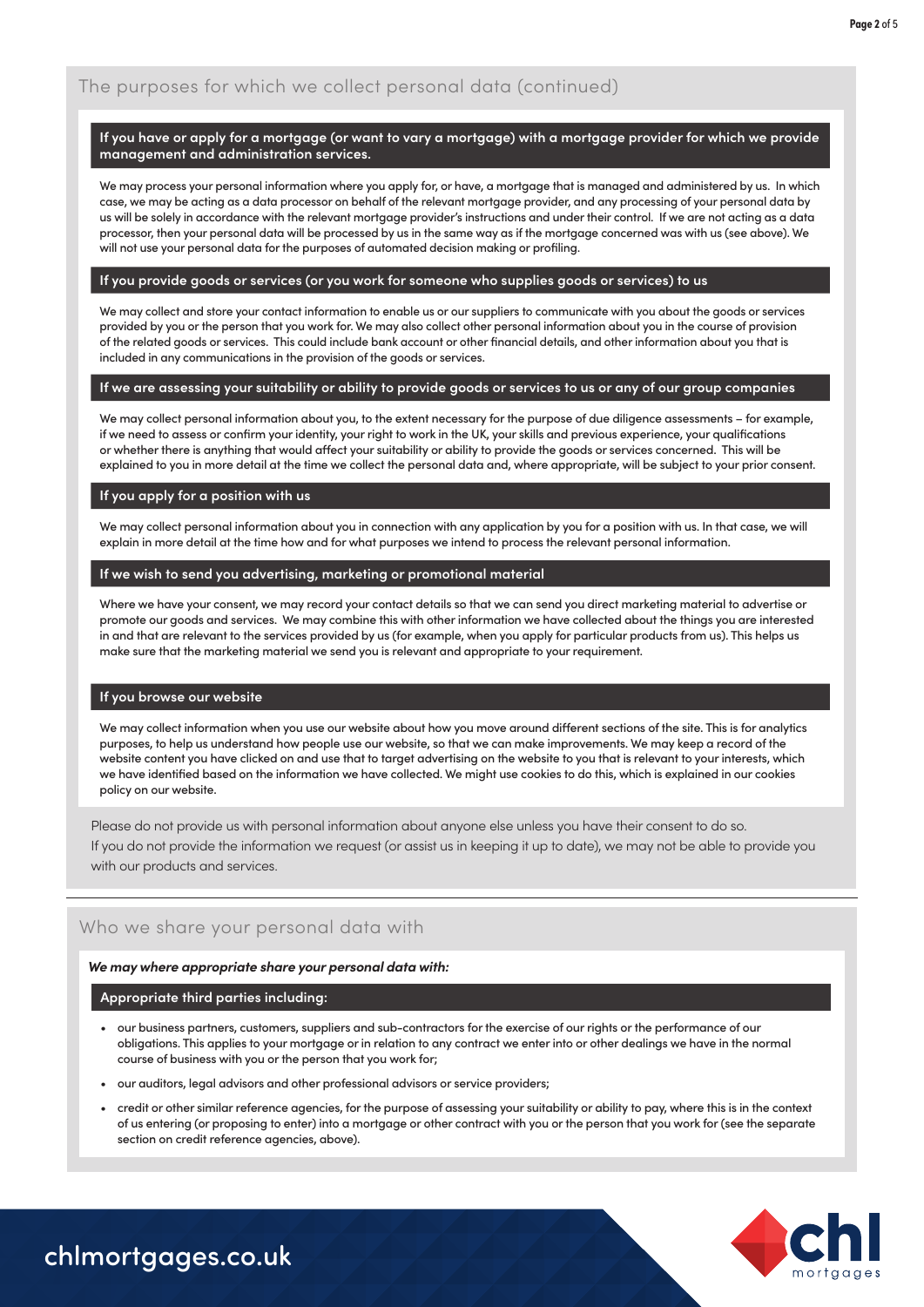### **In relation to information obtained via our website:**

- our advertisers and advertising networks which require the data to select and serve adverts to you and others. We do not disclose information about identifiable individuals to our advertisers, but we will provide them with aggregate information about our users. We may also use such aggregate information to help advertisers reach the kind of audience they want to target. We may make use of the personal data we have collected from you to enable us to comply with our advertisers' wishes by displaying their advertisement to that target audience and subject to the cookie section of this policy;
- analytics and search engine providers that assist us in the improvement and optimisation of our site and subject to our cookies policy.

# Sharing data with the Credit Reference Agencies

If you apply for or hold a mortgage with us, we may supply your personal information to credit reference agencies and they will give us information about you, such as about your financial history. We do this to assess creditworthiness and product suitability, check your identity, manage your account, trace and recover debts and prevent criminal activity.

We will also continue to exchange information about you with credit reference agencies on an ongoing basis, including information about your settled accounts, any debts not fully repaid on time and continue outstanding beyond the original maturity date. Credit reference agencies could share your information with other organisations. Your data will also be linked to the data of your spouse, any joint applicants or other financial associates.

There are three key credit reference agencies that we use. Their Credit Reference Agency Information Notices (CRAINs) provide details on the data they hold (and for how long), the way they use and share your information, how they prevent fraud and your data protection rights. Their details can be found below:

- TransUnion: [transunion.co.uk/legal/privacy-centre](https://www.transunion.co.uk/legal/privacy-centre)
- Equifax: [equifax.co.uk/crain](https://www.equifax.co.uk/crain/)
- Experian: [experian.co.uk/crain](https://www.experian.co.uk/legal/crain/)

# Sharing data with banks or other financial institutions in relation to the mortgage

Capital Home Loans Limited is part of a group companies. We may share your data with other group companies or companies which come into our group at a later time, if it becomes expedient to involve them in the servicing of your loans. We will only share information with other group companies where we have a legitimate interest in doing so. Typically, this is to facilitate, in an efficient manner, the operation of our business, delivery of our services (including the administration of mortgages), and fulfilment of our legal and contractual duties.

Where, in this Privacy Policy, we talk about the things we will do in relation to your data, it may be that the action is taken by a relevant group company on our behalf.

In some cases, although your mortgage is with us, banks or other financial institutions may have an agreement with us under which we manage and administer the mortgage on their behalf or they have a right to receive income received by us from you in relation to your mortgage.

In these cases, we will remain responsible for managing and administering your mortgage and we will also remain responsible for looking after the personal data relating to your mortgage. However, the relevant banks or other financial institutions may have access to information (including relevant personal data) relating to those of your loans in which they have such an interest, solely for audit and related regulatory purposes.

In all such cases, access will be governed by an agreement with us which restricts the access to, and use of, any information relating to you for anything other than the relevant audit or other regulatory purposes, and to ensure that all information relating to you is kept confidential at all times. Where we share data with a third party and that third party is a joint Data Controller, we will ensure that arrangements are in place to apportion data protection compliance between us and the joint Data Controller.

Banks or other financial institutions may obtain such access from time to time If you would like any further details about this processing and the extent to which it may affect you, please contact us via one of the channels set out at the end of the policy.

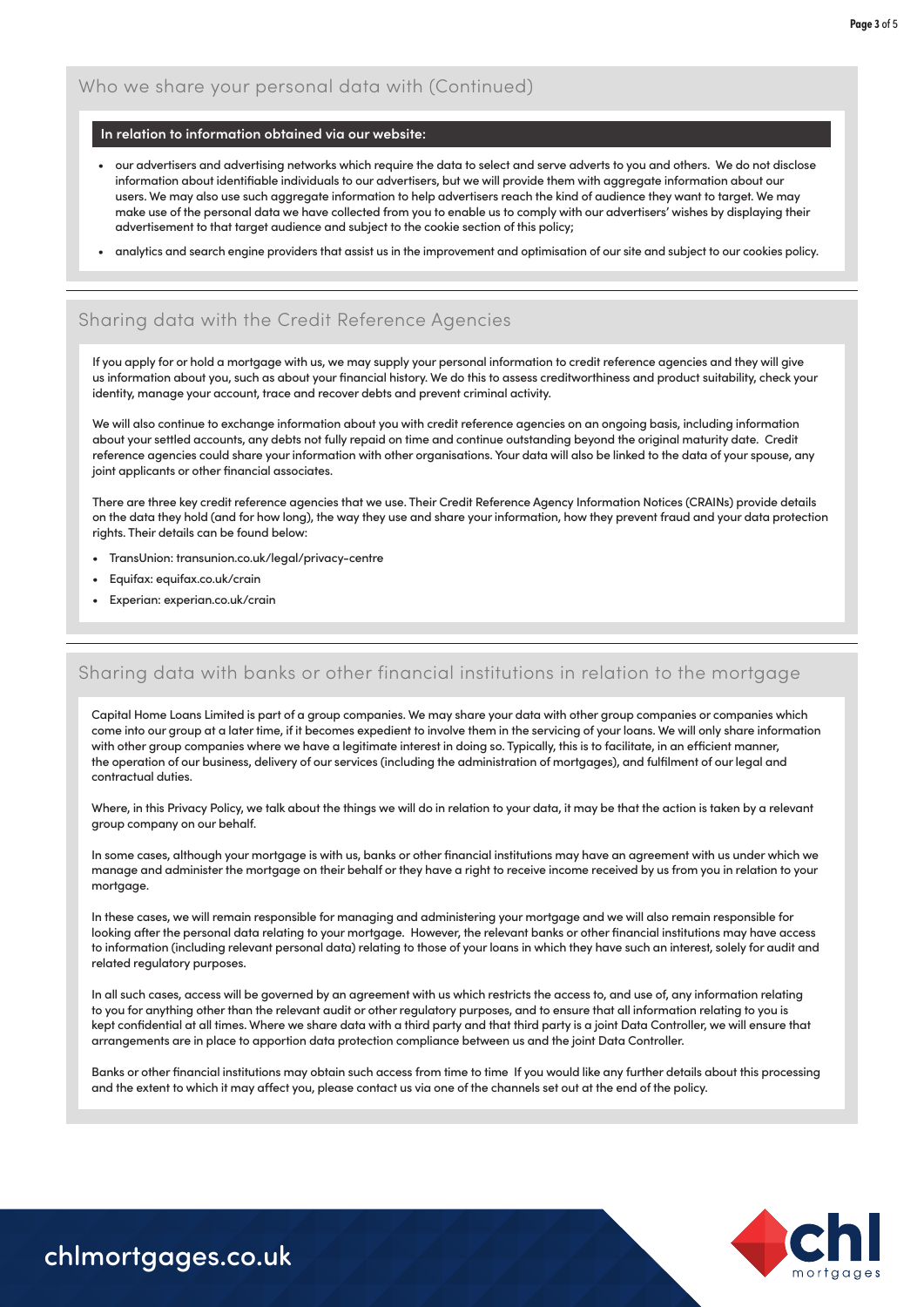### Where we process your personal data

We normally process personal data only in the UK or within the EU. Where necessary, in order to manage our business, we may share relevant and appropriate personal data with our group companies outside the EU, but only to the extent necessary to provide our services.

Where personal data is transferred in order to provide our services, we will take all reasonable steps necessary to ensure that the appropriate safeguards are in place, such as relying on a recognised legal adequacy mechanism. One example would be by entering into European Commission approved standard contractual clauses in relation to the transfer of personal information – please refer to:

https://ec.europa.eu/info/law/law-topic/data-protection/international-dimension-data-protection\_en

We will always endeavour to ensure that your personal data is treated securely and in accordance with this policy.

# Security of your personal data

We are committed to keeping your personal information secure. We have put in place physical, electronic and operational procedures to protect the information we collect and keep it secure. By law, all our staff must respect the confidentiality of the information we collect, and access to confidential information is restricted to only those who have a reasonable need to see it.

# The legal basis for our processing of personal data

#### *The legal basis on which we process your personal data is as follows:*

- processing concerned (for any processing we are undertaking with your consent, please see the section below headed "Your rights" • Where it is necessary to obtain your prior consent to processing personal data, we will obtain and rely on your consent for the on how to withdraw your consent).
	- Otherwise, we will process your personal data where the processing is necessary:
		- **–** for the performance of a contract (including any relevant mortgage contracts) to which you are a party or in order to take steps at your request prior to entering into such a contract;
		- **–** for compliance with a legal obligation to which we are subject;
		- **–** for the purposes of legitimate interests pursued by us or another person, provided that this will only be in circumstances in which those legitimate interests do not override your interests or fundamental rights and freedoms which require protection of personal data; or
		- **–** for the protection of your vital interests or of another natural person (for example, in the case of a medical emergency).

### How long we keep your personal data

We process personal data only for so long as is necessary for the purpose(s) for which it was originally collected, after which it will be deleted, or anonymised except to the extent that it is necessary for us to continue to hold it for the purpose of compliance with legal obligations to which we are subject or for another legitimate and lawful purpose.

### Your rights

*You have the following rights in relation to personal data relating to you that we process:*

- You may request access to the personal data concerned.
- You may request that incorrect personal data that we are processing be rectified.
- In certain circumstances (normally where it is no longer necessary for us to continue to process the personal data), you may be entitled to request that we erase the personal data concerned.